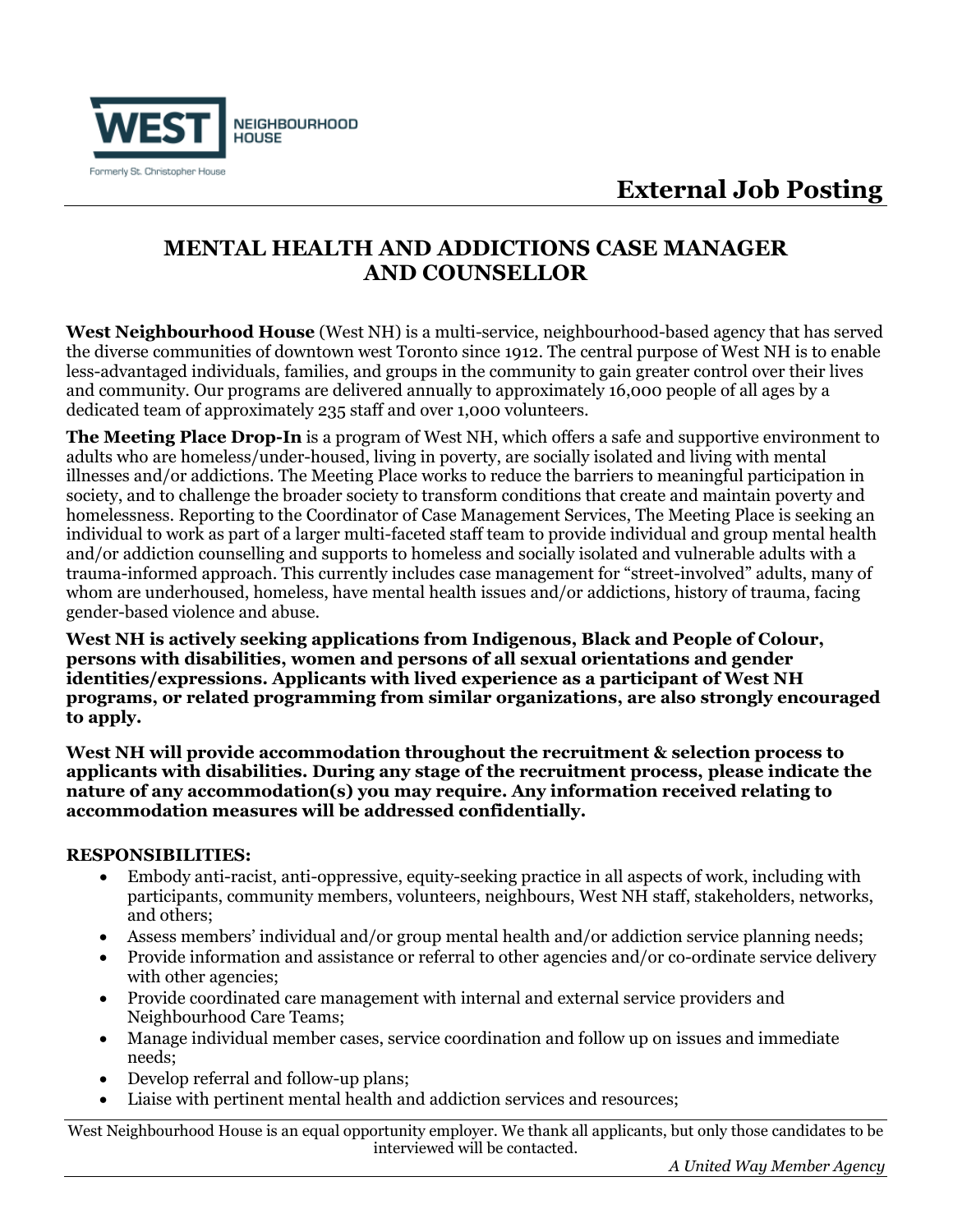

# **External Job Posting**

- Facilitate community linkages and partnerships specific to mental health and addiction needs;
- Maintain case notes and statistics, centralized files and electronic database records including OCAN;
- Help ensure the safe and comfortable operation of the drop-in through collaborative work with the staff team;
- Facilitate member participation in programs and advocacy initiatives;
- Provide information and referral support to members wanting to access mental health and addiction programs and supports, social assistance/income supports, health, legal and other systems;
- Conduct outreach in the local community in collaboration with the staff team to identify and support unmet needs of vulnerable community members;
- Participate in community-based networks, education and advocacy initiatives related to issues affecting members;
- Identify members requiring individual support by developing strong relationships within the dropin, and provide support in other appropriate contexts such as residential and day treatment programs, hospital, jail, income supports, housing/shelter environment;
- Ensure members receive appropriate service in larger community by providing accompaniment to community based and clinical appointments as necessary and appropriate, and advocate as needed for requirements such as residential and day treatment programs, housing, income support, health;
- Develop and lead group programs on topics relevant to lives of members;
- Assist in the preparation of statistical and written reports, and other documentation as required;
- Contribute to the life of the staff team through active participation in meetings, retreats, debriefings, program, and other House-wide events.

### **QUALIFICATIONS:**

- Demonstrable skill in member/client assessment, counselling, crisis management, service planning and co-ordination, with adults who are socially isolated, low-income, and homeless as attained through a University degree e.g., BSW;
- **Current membership in the College of Social Workers is required**;
- Minimum 3 years experience in direct service delivery in addiction and/or mental health field;
- In depth understanding and direct experience in working effectively with issues related to poverty and homelessness, multi-racial and First Nations communities, substance abuse and mental health; and working with community members who have lived through historical violence and trauma;
- Extensive knowledge of the issues arising from disabilities, deteriorating mental/physical health and of the conditions which contribute to social isolation, discrimination, and racism;
- Proven commitment to and understanding of anti-racism and anti-oppression;
- Comprehensive understanding of community based and mental health and addiction services in Toronto;
- Demonstrated experience working in a multi-disciplinary team, as well as on own, in an environment similar to a drop-in;
- Experience in crisis intervention and conflict resolution;
- Demonstrable experience in case management and individual and systemic advocacy;
- Demonstrable knowledge and skill in member abstinence based and harm reduction modalities;
- Proven ability to plan, lead and facilitate recovery-based group work with emphasis on addictions;
- Strong computer literacy, with database and word processing software, coupled with an ability to produce concise statistical and narrative reports;

West Neighbourhood House is an equal opportunity employer. We thank all applicants, but only those candidates to be interviewed will be contacted.